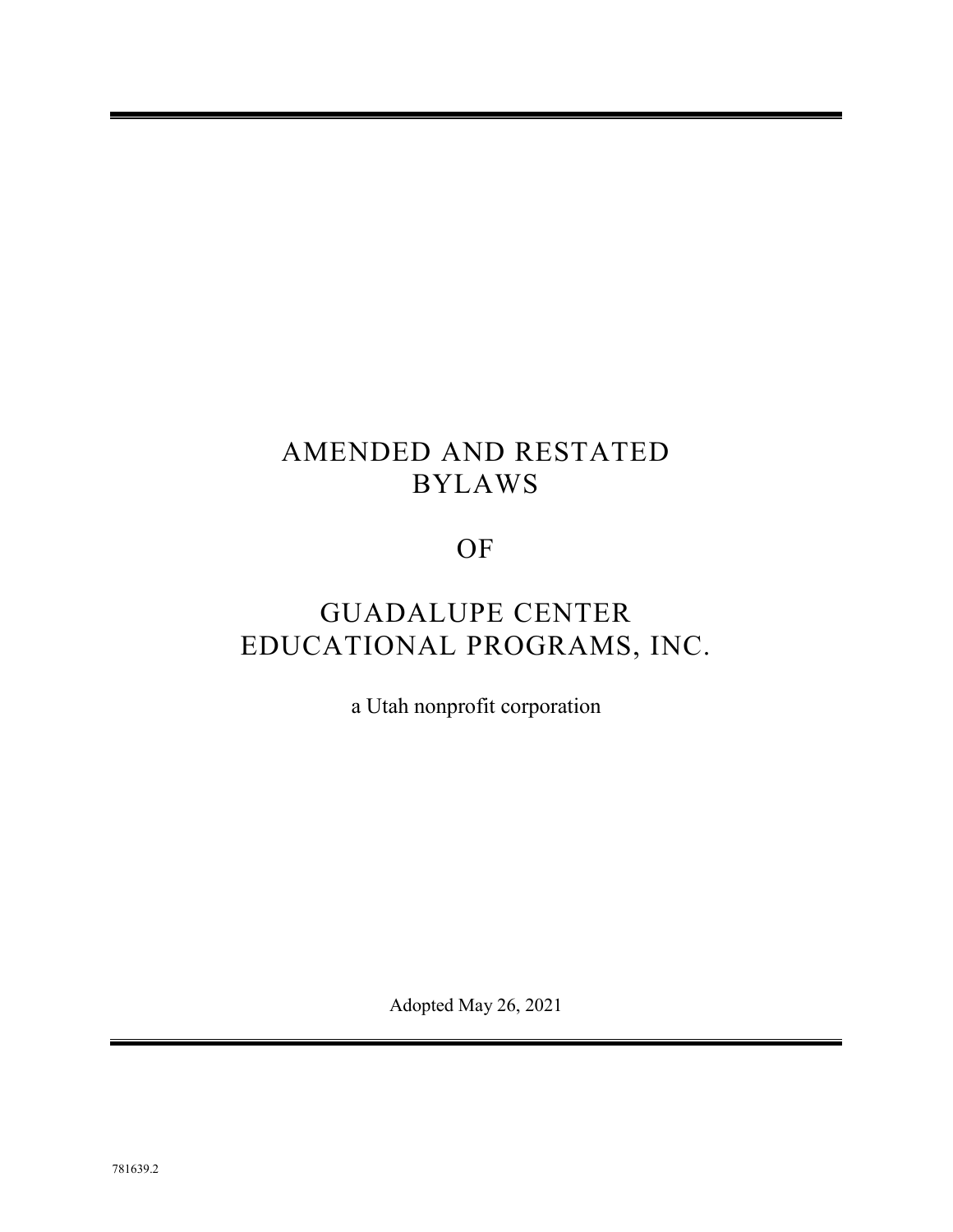# **TABLE OF CONTENTS**

| Section 1.1.  |                                        |  |
|---------------|----------------------------------------|--|
| Section 1.2.  |                                        |  |
|               |                                        |  |
|               |                                        |  |
| Section 3.1.  |                                        |  |
| Section 3.2.  |                                        |  |
| Section 3.3.  |                                        |  |
| Section 3.4.  |                                        |  |
| Section 3.5   |                                        |  |
| Section 3.6.  |                                        |  |
| Section 3.7   |                                        |  |
| Section 3.8.  |                                        |  |
| Section 3.9.  |                                        |  |
| Section 3.10. |                                        |  |
| Section 3.11. |                                        |  |
| Section 3.12. |                                        |  |
| Section 3.13. |                                        |  |
| Section 3.14. |                                        |  |
| Section 3.15. |                                        |  |
|               |                                        |  |
|               | Section 4.1. Charter School Board<br>7 |  |
| Section 4.2   |                                        |  |
| Section 4.3.  |                                        |  |
| Section 4.4.  |                                        |  |
| Section 4.5.  |                                        |  |
| Section 4.6.  |                                        |  |
| Section 4.7.  |                                        |  |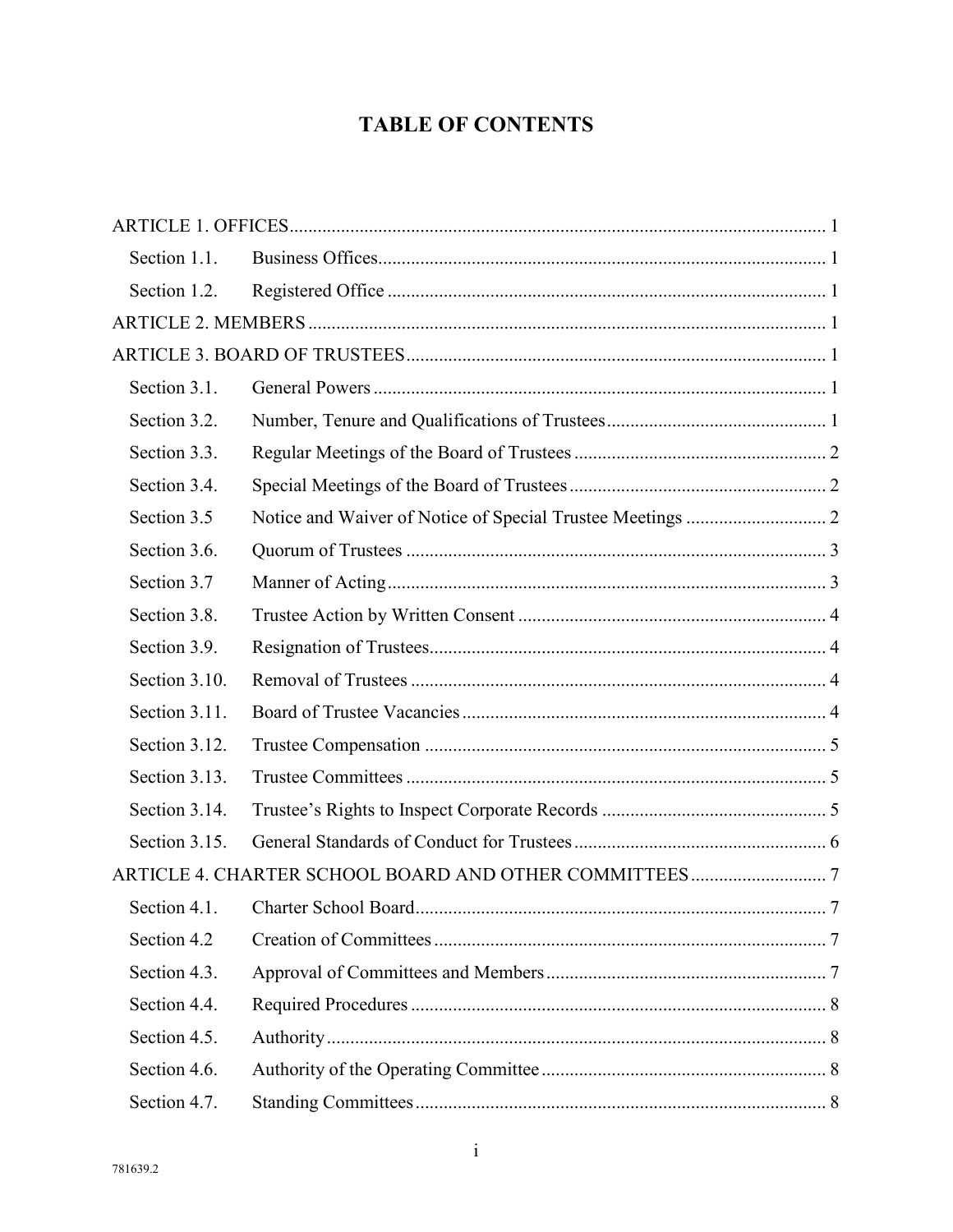| Section 5.1.  |                                                                     |
|---------------|---------------------------------------------------------------------|
| Section 5.2.  |                                                                     |
| Section 5.3.  |                                                                     |
| Section 5.4.  |                                                                     |
| Section 5.5.  |                                                                     |
| Section 5.6.  |                                                                     |
| Section 5.7.  |                                                                     |
| Section 5.8.  |                                                                     |
| Section 5.9.  |                                                                     |
| Section 5.10. |                                                                     |
| Section 5.11. |                                                                     |
| Section 5.12. |                                                                     |
|               | ARTICLE 6. INDEMNIFICATION OF TRUSTEES, OFFICERS, EMPLOYEES,        |
|               |                                                                     |
| Section 6.1.  |                                                                     |
| Section 6.2.  |                                                                     |
| Section 6.3.  |                                                                     |
| Section 6.4.  |                                                                     |
|               | ARTICLE 7. EXECUTION OF INSTRUMENTS, BORROWING OF MONEY AND DEPOSIT |
| Section 7.1.  |                                                                     |
| Section 7.2.  |                                                                     |
| Section 7.3.  |                                                                     |
| Section 7.5.  |                                                                     |
| Section 7.6.  |                                                                     |
| Section 7.7.  |                                                                     |
| Section 7.8.  |                                                                     |
| Section 7.9.  |                                                                     |
|               |                                                                     |
| Section 8.1.  |                                                                     |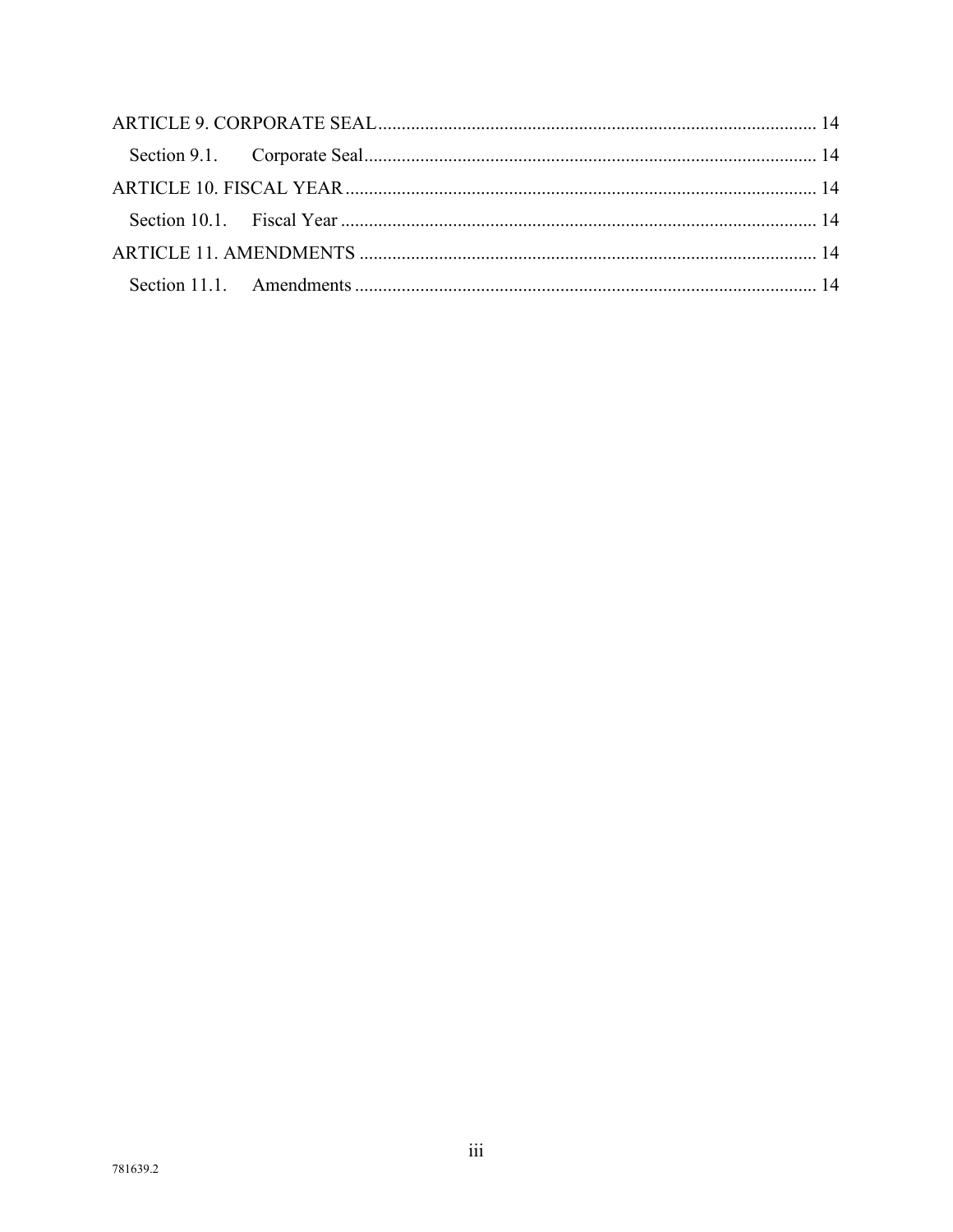# AMENDED AND RESTATED BYLAWS OF

# GUADALUPE CENTER EDUCATIONAL PROGRAMS, INC.

Adopted May 26, 2021

#### **ARTICLE 1. OFFICES**

<span id="page-4-1"></span><span id="page-4-0"></span>Section 1.1. Business Offices. The principal office of GUADALUPE CENTER EDUCATIONAL PROGRAMS, INC. (the "Corporation") shall be located at any place either within or outside the State of Utah, as designated in the Corporation's Articles of Incorporation or the Corporation's most recent annual report on file with the Utah State Department of Commerce, Division of Corporations and Commercial Code (the "Division") providing such information. The current principal office of the Corporation is located at 1385 North 1200 West, Salt Lake City, Utah 84116. The Corporation may have such other offices, either within or outside the State of Utah as the Board of Trustees may designate or as the business of the Corporation may require from time to time. The Corporation shall maintain at its principal office a copy of those records specified in Section 3.14 of Article 3 of these Bylaws (16-6a-102 (35))[\\*](#page-4-7)

<span id="page-4-3"></span><span id="page-4-2"></span>Section 1.2. Registered Office. The registered office of the Corporation required by the Utah Revised Nonprofit Corporation Act (the "Act") shall be located within the State of Utah.

#### **ARTICLE 2. MEMBERS**

The Corporation shall have no members.

#### **ARTICLE 3. BOARD OF TRUSTEES**

<span id="page-4-5"></span><span id="page-4-4"></span>Section 3.1. General Powers. All corporate powers shall be exercised by or under the authority of, and the business and affairs of the Corporation shall be managed under the direction of, the Board of Trustees, except to the extent the Articles of incorporation authorize one or more persons to exercise some or all of the powers that would otherwise be exercised by the Board of Trustees. (16-6a-801)

<span id="page-4-6"></span>Section 3.2. Number, Tenure and Qualifications of Trustees.

<span id="page-4-7"></span> <sup>\*</sup> Citations in parentheses are to Utah Code Annotated. These citations are for reference only and shall not constitute a part of these Bylaws.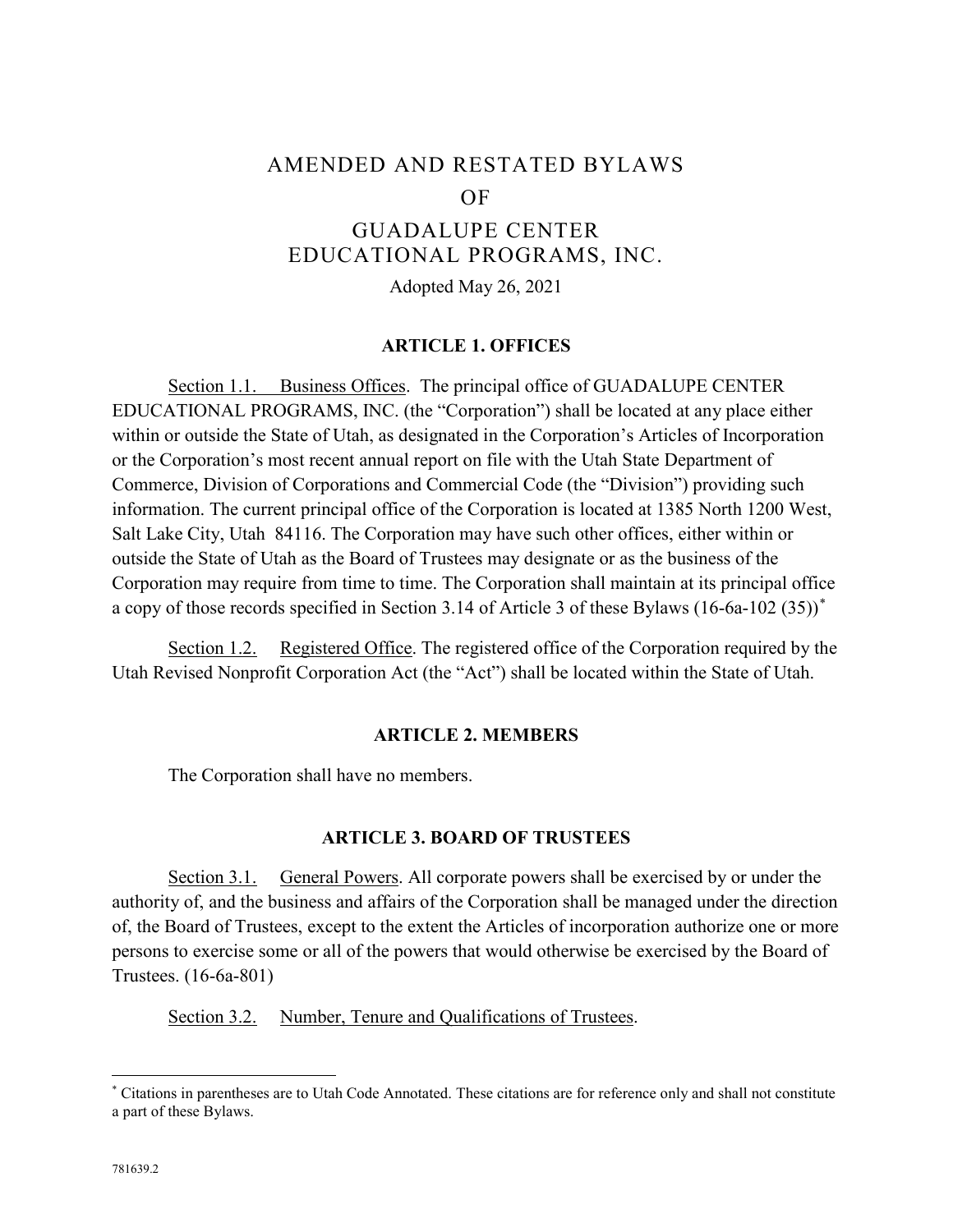(a) Number and Term of Trustees. The number of trustees of the Corporation shall be not less than ten (10) nor more than thirty (30). Within this range, the number of trustees of the Corporation may be changed and reestablished, from time to time, by the Board of Trustees of the Corporation. Trustees shall be elected by the Board of Trustees. (16-6a-803)

(b) Tenure. Trustees shall serve for a term of three years commencing the July  $1<sup>st</sup>$ after the date they first joined the board and ending June 30 three years later. Trustees may serve for two consecutive terms without the need for trustee vote. Trustees can serve up to one additional three-year term (for a total of three three-year terms) if a majority of the Board votes for a third three-year term for that trustee toward the end of that trustee's second three-year term. Also, any trustee, who is elected President of the Board, can serve continuously for longer than the two three year terms. Finally, the above language notwithstanding, a trustee may only serve a maximum of 10 years. If a trustee's term expires, the trustee can continue to serve until a successor is named only if the total number of trustees would fall below the minimum number.  $(16-6a-805)$ 

(c) Qualifications. Trustees shall be natural persons twenty-one (21) years of age or older. Trustees need not be residents of the State of Utah unless the Articles of Incorporation so prescribe. (16-6a-802)

<span id="page-5-0"></span>Section 3.3. Regular Meetings of the Board of Trustees. The Board of Trustees may provide the time and place, either within or outside the State of Utah, for the holding of regular meetings, which shall be held without other notice than such resolution. (16-6a-814(1))

<span id="page-5-1"></span>Section 3.4. Special Meetings of the Board of Trustees. Special meetings of the Board of Trustees may be called by or at the request of the President of the board or at the request of any trustee. The President may fix any place, either within or outside the State of Utah, as the place for holding the meeting. (16-6a-814(2))

Section 3.5 Notice and Waiver of Notice of Special Trustee Meetings.

<span id="page-5-2"></span>(a) Notice. Unless the Articles of Incorporation provide for a longer or shorter period, special meetings of the Board of Trustees must be preceded by at least five (5) days' notice of the date, time, and place of the meeting. (16-6a-814(2)) Notice may be communicated in person, by telephone, by any form of electronic communication, or by mail or private carrier. (16-6a-103(2))

(b) Effective Date. Notice of any meeting of the Board of Trustees shall be deemed to be effective at the earliest of the following: (i) when it is received; (ii) five (5) days after it is mailed or emailed; or (iii) the date shown on the return receipt requested, and the receipt is signed by or on behalf of the trustee.  $(16-6a-103(5))(c)$  Waiver of Notice. A trustee may waive notice of any meeting. Except as provided in this section 3.5, the waiver must be in writing and signed by the trustee entitled to the notice. The waiver shall be delivered to the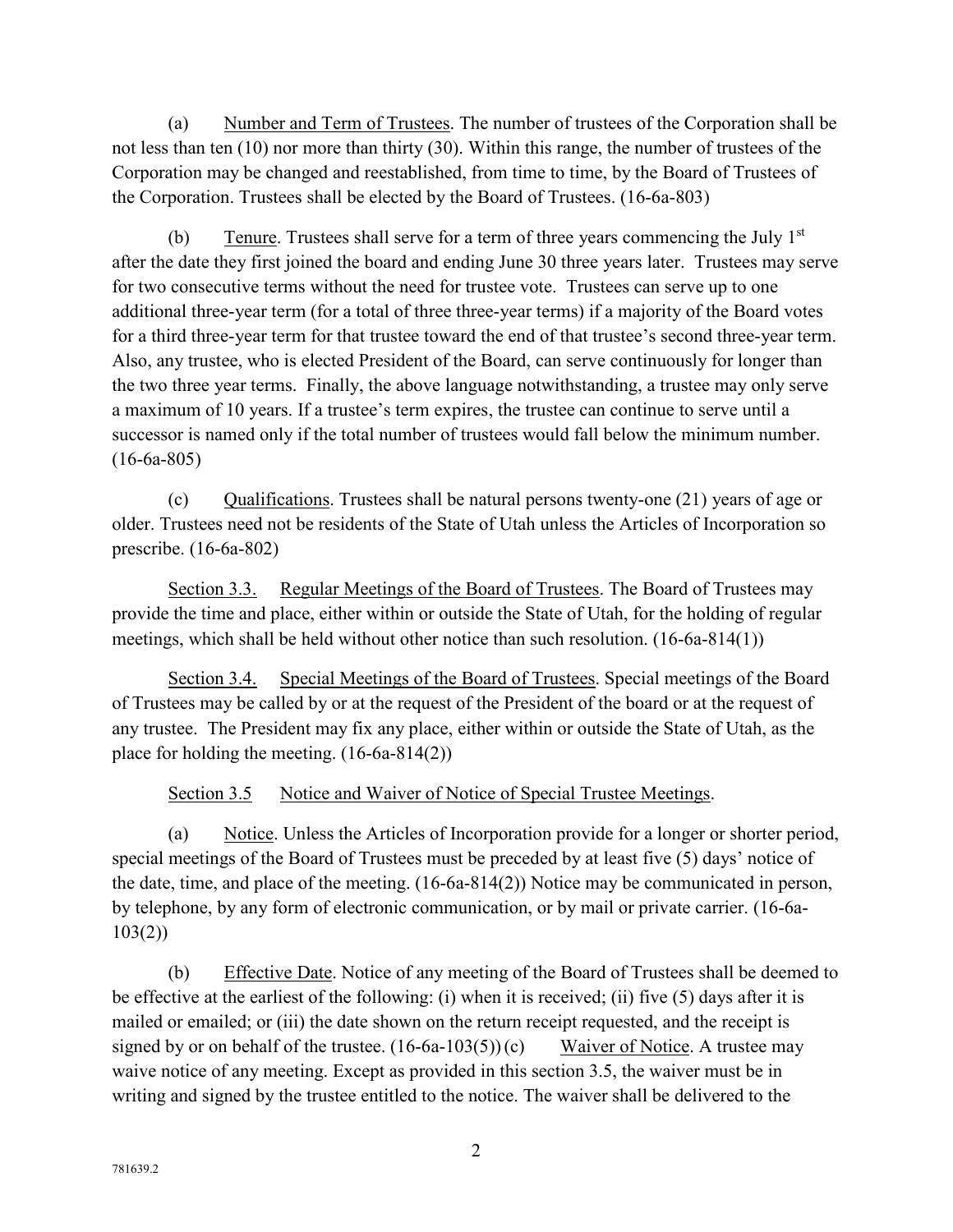Corporation for filing with the corporate records, but delivery and filing are not conditions to its effectiveness. (16-6a-815(1))

(d) Effect of Attendance. The attendance of a trustee at a meeting shall constitute a waiver of notice of such meeting, except when a trustee attends a meeting for the express purpose of objecting to the transaction of any business and at the beginning of the meeting, or promptly upon arrival, the trustee objects to holding the meeting or transacting business at the meeting because of lack of notice or defective notice, and does not thereafter vote for or assent to action taken at the meeting. (16-6a-815(2))

<span id="page-6-0"></span>Section 3.6. Quorum of Trustees. A simple majority of all the trustees in office shall constitute a quorum for the transaction of business at any meeting of the Board of Trustees, unless the Corporation's Articles of Incorporation require a greater number. (16-6a-816(1))

# <span id="page-6-1"></span>Section 3.7 Manner of Acting.

(a) Action by Majority. If a quorum is present when a vote is taken, the affirmative vote of a majority of the trustees present is the act of the Board of Trustees, unless the Corporation's Articles of Incorporation or the Utah Revised Nonprofit Corporation Act requires the vote of a greater number of trustees.  $(16-6a-816(3))$ 

(b) Telephonic Meetings. Unless the Articles of Incorporation provide otherwise, any or all trustees may participate in a regular or special meeting by, or conduct the meeting through the use of, any means of communication by which all trustees participating may simultaneously hear each other during the meeting. A trustee participating in a meeting by this means is deemed to be present in person at the meeting. (16-6a-812(2))

(c) Effect of Presence at a Meeting. A trustee who is present at a meeting of the Board of Trustees when corporate action is taken is considered to have assented to the action taken, unless:

(i) The trustee objects at the beginning of the meeting, or promptly upon arrival, to holding it or transacting business at the meeting;

(ii) the trustee contemporaneously requests his or her dissent or abstention as to any specific action to be entered into the minutes of the meeting; or

(iii) the trustee provides written notice of a dissent or abstention to any specific action taken prior to the adjournment of the meeting, and provides such notice to the presiding officer of the meeting promptly after adjournment of the meeting. (16-6a-816(5))

(d) Right of Dissent or Abstention. The right of dissent or abstention as to a specific action is not available to a trustee who votes in favor of the action taken. (16-6a-816(6))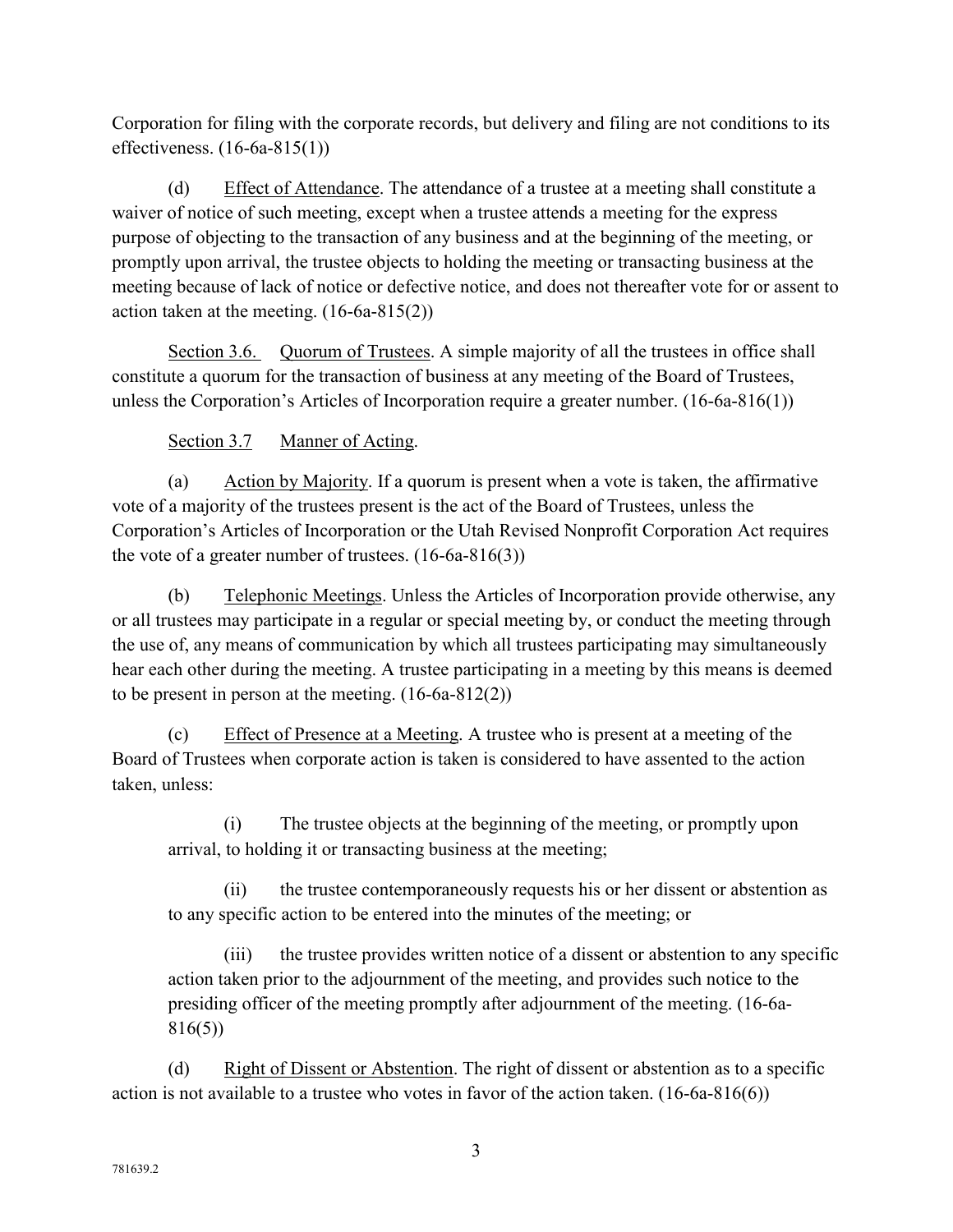(e) Proxy. Any voting member may authorize another member to act by proxy and to vote on their behalf at any meeting of the Board of Directors. Such proxy shall list the date(s) of the meeting(s) of the Board of Director's, be signed by the voting member and filed with the secretary or designee of the organization. A proxy shall be deemed signed if the voting member's name is placed on the proxy (whether by manual signature or electronic transmission) by the member or the member's attorney in fact. A proxy vote will be considered as part of the quorum for a given meeting. Any trustee present at a meeting can only vote two additional proxies.

<span id="page-7-0"></span>Section 3.8. Trustee Action by Written Consent. Unless the Articles of Incorporation or the Utah Revised Nonprofit Corporation Act provide otherwise, any action required or permitted to be taken by the Board of Trustees at a meeting may be taken without a meeting if a majority of trustees, in writing, including email, either votes for the action or abstains from voting and waives the right to demand that action not be taken without a meeting. Action is approved by written consent at the time the last trustee delivers an email, or signs a written notice describing the action taken, unless, prior to the time, any trustee has revoked a consent by a writing signed by the trustee and received by the Secretary. Action taken by written consent is effective when the last trustee whose decision creates a majority either delivers an email or signs the consent, unless the Board of Trustees establishes a different effective date. Action taken by written consent has the same effect as action taken at a meeting of trustees and may be described as such in any document.

<span id="page-7-1"></span>Section 3.9. Resignation of Trustees. A trustee may resign at any time by giving a written notice of resignation to the Corporation. A resignation of a trustee is effective when the notice is received by the Corporation unless the notice specifies a later effective date. A trustee who resigns may deliver a statement of his or her resignation pursuant to Section 16-6a-1608 of the Utah Revised Nonprofit Corporation Act to the Division for filing. (16-6a-807)

<span id="page-7-2"></span>Section 3.10. Removal of Trustees. The Board of Trustees may remove one or more trustees at a meeting called for that purpose if notice has been given that a purpose of the meeting is such removal. The removal may be with or without cause, unless the Articles of Incorporation provide that trustees may only be removed with cause. A trustee may be removed only if the number of votes cast to remove the trustee equals a simple majority (Section 3.6). (16- 6a-808)

## <span id="page-7-3"></span>Section 3.11. Board of Trustee Vacancies.

(a) Vacancies. Unless the Articles of Incorporation provide otherwise, if a vacancy occurs on the Board of Trustees, including a vacancy resulting from an increase in the number of trustees:

(i) the Board of Trustees may fill the vacancy; or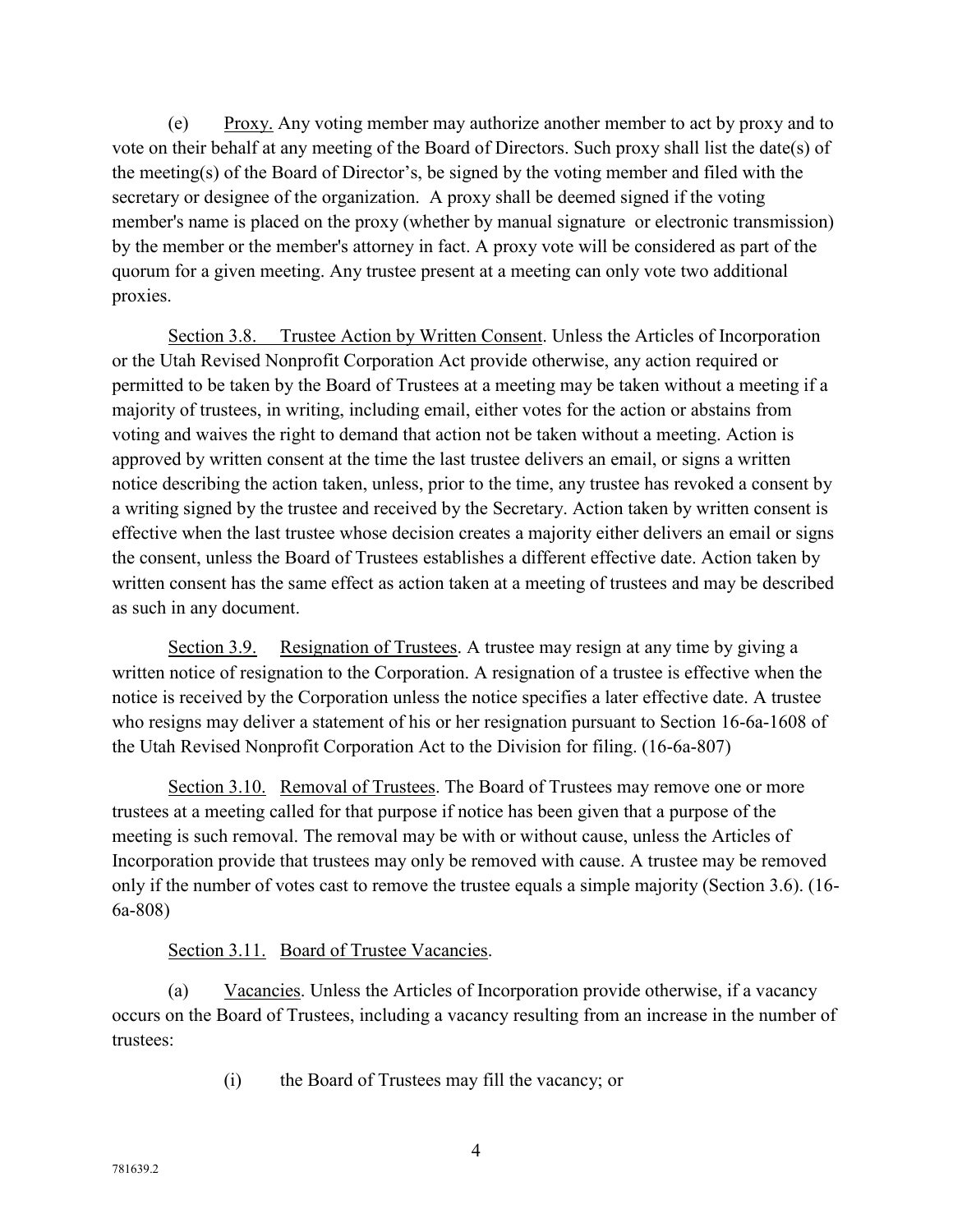(ii) if the trustees remaining in office are fewer than the minimum number, they may fill the vacancy by the affirmative vote of a majority of all the trustees remaining in office.  $(16-6a-810(1))$ 

(b) Election of Trustee Prior to Vacancy. A vacancy that will occur at a specific later date, because of a resignation effective at a later date, may be filled before the vacancy occurs, but the new trustee may not take office until the vacancy occurs. (16-6a-810(6))

(c) Effect of Expiration of Term. If a trustee's term expires, the trustee may continue to serve until the trustee's successor is elected and qualified only if the number of trustees would fall below the Board Minimum. The term of a trustee elected to fill a vacancy expires at the next meeting at which trustees are elected or the term designated for the trustee at the time of the creation of the position being filled. (16-6a-805(5))

<span id="page-8-0"></span>Section 3.12. Trustee Compensation. No compensation shall be paid to a trustee for services rendered as a member of the Board of Trustees.

<span id="page-8-1"></span>Section 3.13. Trustee Committees. Committees of the Board of Trustees may be established in accordance with Article 4 of these Bylaws.

<span id="page-8-2"></span>Section 3.14. Trustee's Rights to Inspect Corporate Records.

(a) Absolute Inspection Rights. If a trustee gives the Corporation written notice of the trustee's demand at least five (5) business days before the date on which the trustee wishes to inspect and copy, the trustee (or the trustee's agent or attorney) has the right to inspect and copy, during regular business hours, any of the following records, all of which the Corporation is required to keep at its principal office:

(i) The Corporation's Articles of Incorporation currently in effect;

(ii) the Corporation's Bylaws currently in effect;

(iii) a list of the names and business or home addresses of the Corporation's current officers and trustees;

(iv) the Corporation's most recent annual report delivered to the State of Utah, Department of Commerce;

(v) any financial statements prepared for periods ending during the last three years to the extent required under the Act.  $(16-6a-1601(5)$  and  $16-6a-1602(1))$ 

(b) Conditional Inspection Rights. In addition, if a trustee gives the Corporation a written demand made in good faith and for a proper purpose at least five (5) business days before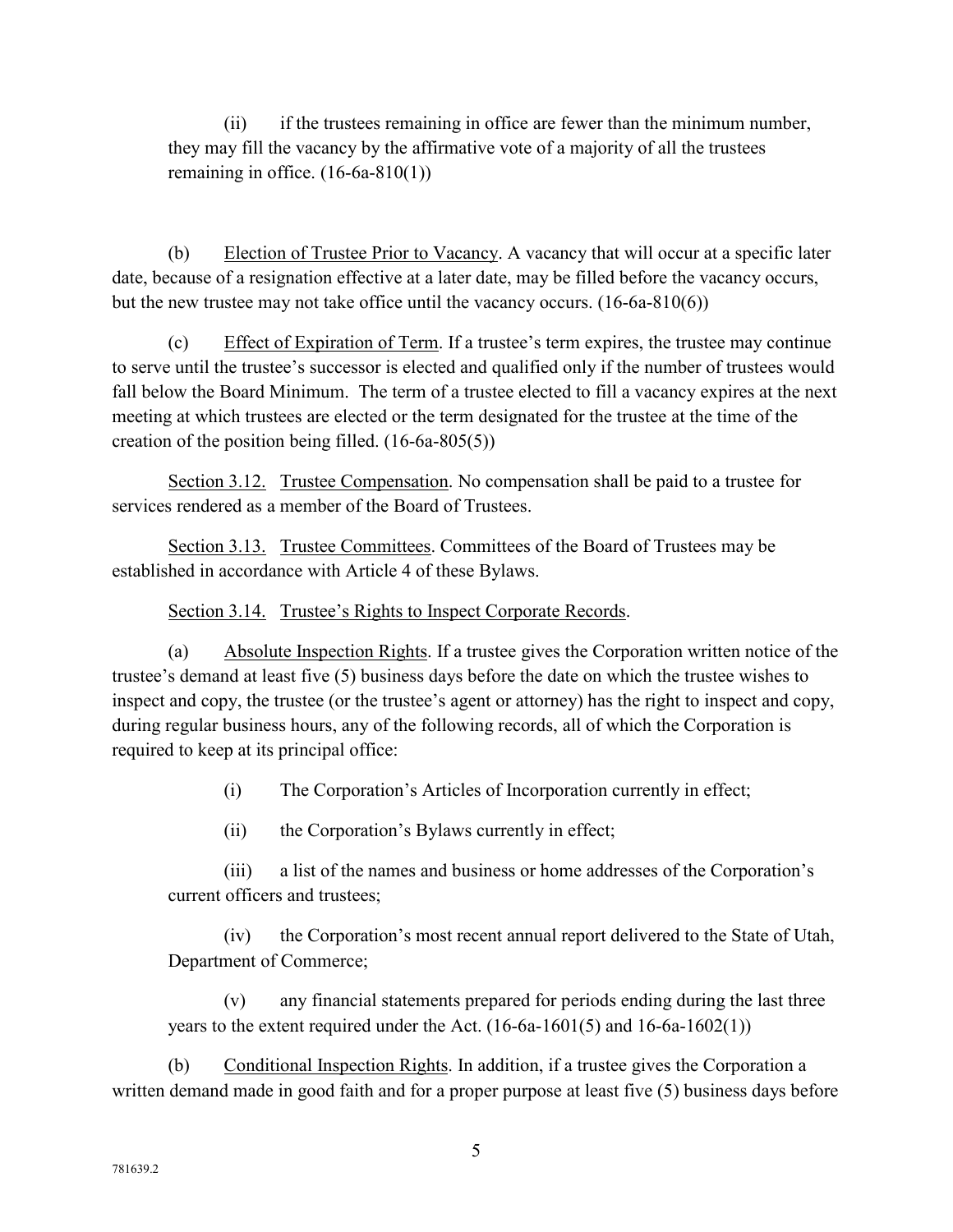the date on which the trustee wishes to inspect and copy, the trustee describes with reasonable particularity the trustee's purpose and the records the trustee desires to inspect, and the records are directly connected with the trustee's purpose, the trustee (or the trustee's agent or attorney) is entitled to inspect and copy, during regular business hours at a reasonable location specified by the Corporation, any other records of the Corporation. (16-6a-1602(2))

(c) Copy Costs. The right to copy records includes, if reasonable, the right to receive copies made electronically or by photographic, xerographic, or other means. The Corporation may impose a reasonable charge, payable in advance, covering the costs of labor and material, for copies of any documents provided to the trustee. The charge may not exceed the estimated cost of production or reproduction of the records. (16-6a-1603)

<span id="page-9-0"></span>Section 3.15. General Standards of Conduct for Trustees. The standards of conduct for the trustees of the Corporation shall be as follows:

(a) Each trustee shall discharge his or her duties as a trustee, including duties as a member of a committee, (i) in good faith, (ii) with the care an ordinarily prudent person in a like position would exercise under similar circumstances, and (iii) in a manner the trustee reasonably believes to be in the best interests of the Corporation. The Board of Trustees understands that individual trustees may have other business interests, activities and responsibilities that take a substantial portion of their time and attention. Accordingly, the members of the Board of Trustees are required to devote to the business of the Corporation in fulfillment of their respective responsibilities as a trustee of the Corporation and/or an officer of the Corporation, as the case may be, only the time and attention that they shall unilaterally deem necessary in order to fulfill their responsibilities as a trustee and/or officer.

(b) In discharging his or her duties, a trustee is entitled to rely on information, opinions, reports, or statements including financial statements and other financial data, if prepared or presented by:

(i) one or more officers or employees of the Corporation whom the trustee reasonably believes to be reliable and competent in the matters presented;

(ii) legal counsel, public accountants, or other persons as to matters the trustee reasonably believes are within the person's professional or expert competence;

(iii) a committee of the Board of Trustees of which the trustee is not a member, if the trustee reasonably believes the committee merits confidence.

(c) A trustee is not acting in good faith if the trustee has knowledge concerning matters question that makes reliance otherwise permitted by paragraph (b) of this Section 3.15 unwarranted.

6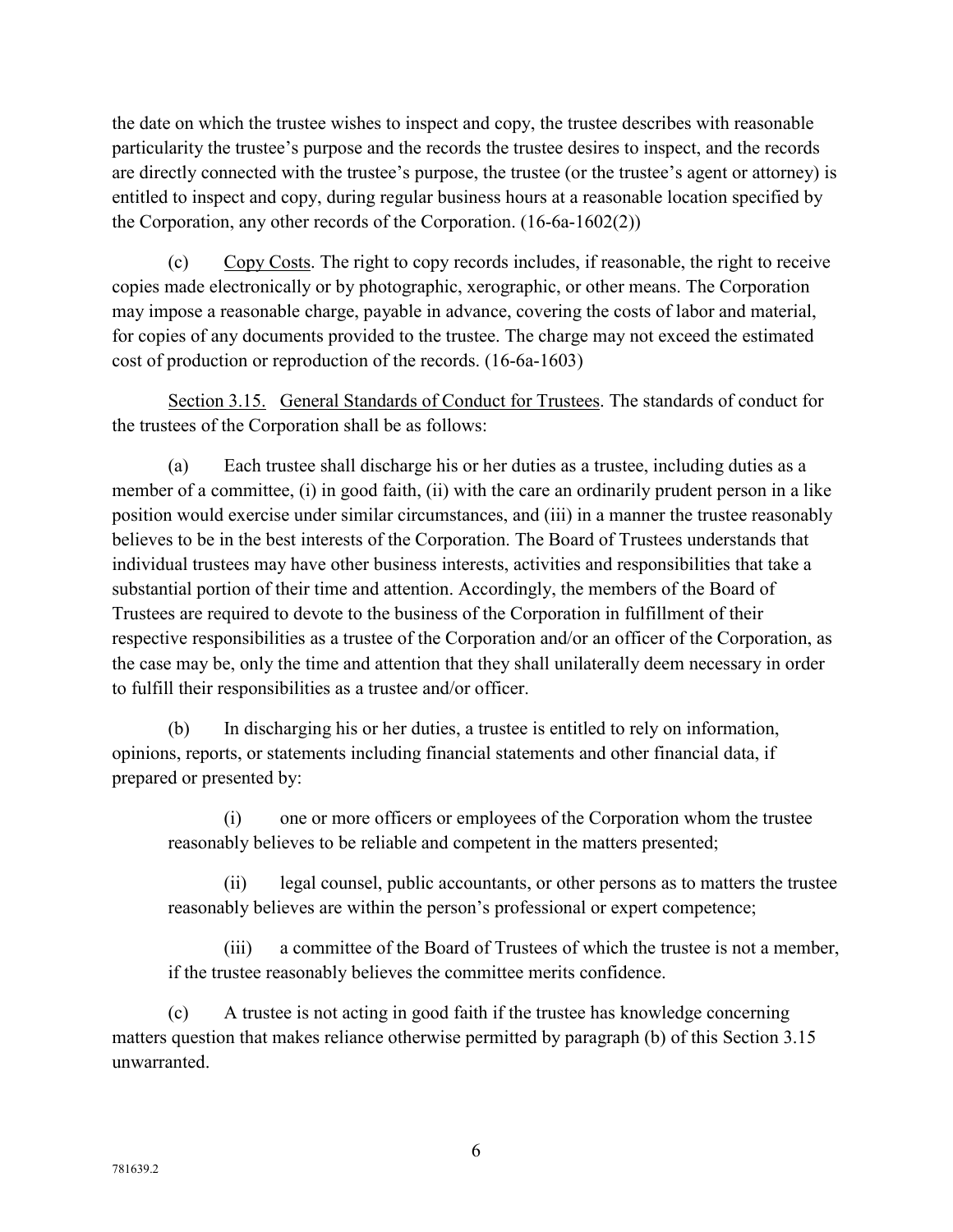(d) A trustee is not liable for any action taken, or any failure to take action as a trustee, if the duties of the trustee have been performed in compliance with this Section 3.15. (16-6a-822)

(e) The standards of conduct set forth in this Section 3.15, or any breach of such standards, shall not affect the right or power of the Corporation to indemnify any individual pursuant to Article 6 of these Bylaws.

## <span id="page-10-1"></span><span id="page-10-0"></span>**ARTICLE 4. CHARTER SCHOOL BOARD AND OTHER COMMITTEES**

Section 4.1. Charter School Board. The Board of Trustees shall create a Charter School Board of Trustees that serves at the discretion of the Board of Trustees and will have five (5) to (7) members. The membership will be comprised of two (2) or more members of the Board of Trustees and two (2) or more parents of children enrolled in the Corporation's Utah Charter School program, and may also include at-large members, all of whom shall be appointed by the Board of Trustees in the manner provided herein for the appointment of committees. The Executive Director, the Business Manager and the Principal shall serve as non-voting members of the Charter School Board of Trustees.

The Charter School Board of Trustees shall be delegated the right and authority to manage the business and affairs of the Corporation's Utah Charter School subject to the general direction and authority of the Board of Trustees, and shall conduct itself in the same manner and be subject to the procedures and protocols as set forth by the State Board of Education. There are no term limits for the Board of Trustees of the Charter School with the exception of parents, who can serve no longer than the time they have children enrolled in the school.

<span id="page-10-2"></span>Section 4.2 Creation of Committees. The Board of Trustees shall create an Operating Committee and may create other Standing Committees as it may deem appropriate and appoint members of the Board of Trustees to serve on such committees. Each committee must have two (2) or more members, with at least one of the members being a trustee. Committees shall be comprised of members of the Board of Trustees, staff and members at-large as determined appropriate by the committee Chair. The Chair of each Standing Committee shall be:

- 1) a trustee
- 2) elected a Vice President of the Corporation
- <span id="page-10-3"></span>3) by right be a member of the Operating Committee. (16-6a-817(1))

Section 4.3. Approval of Committees and Members. Except as otherwise provided in the Article 4, the creation of a committee and appointment of members to it must be approved by the greater of:

(1) A majority of all the trustees in office when the action is taken; or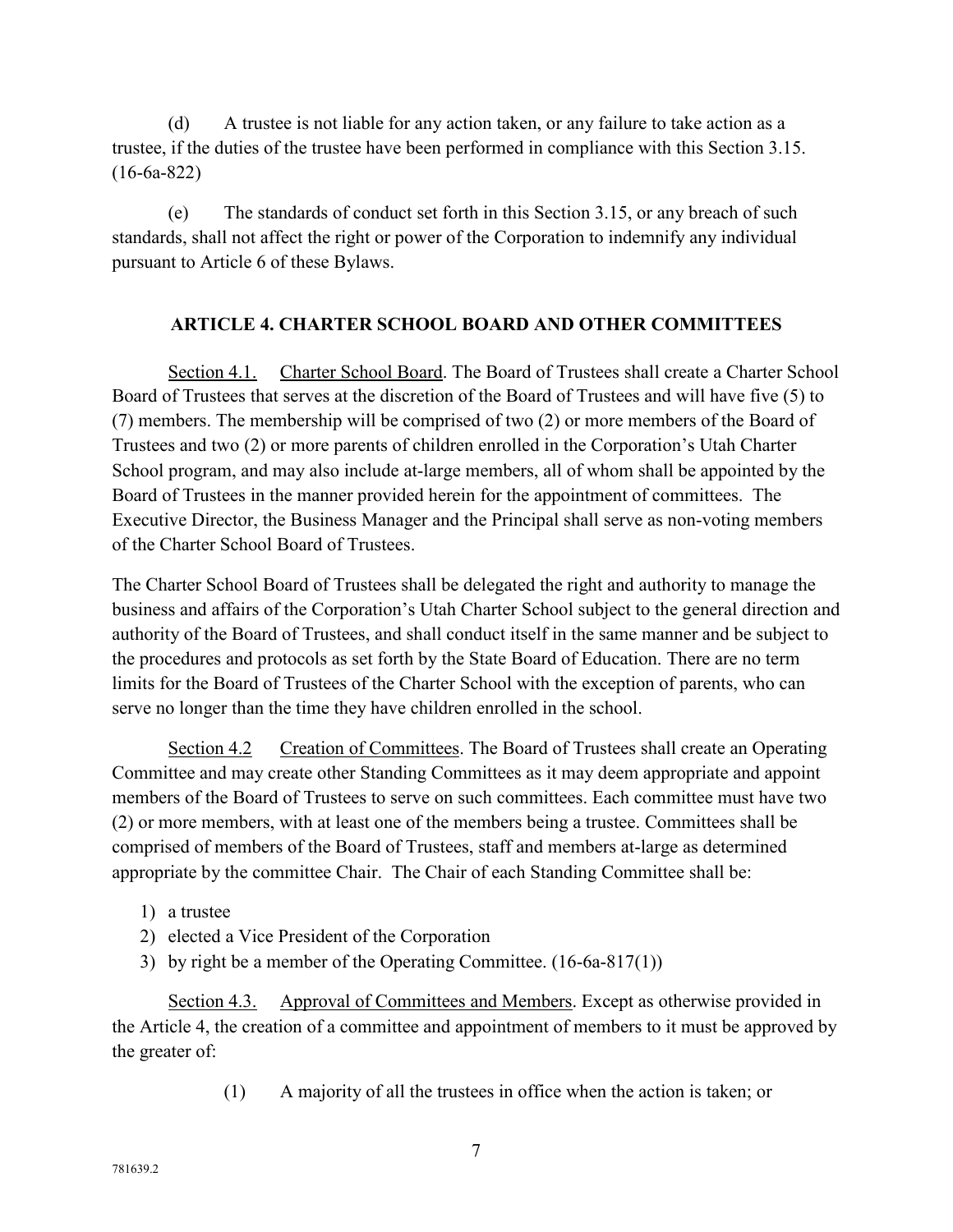(2) the number of trustees required by the Articles of Incorporation to take such action, or if not specified in the Articles of Incorporation the number required by Section 3.7 of these Bylaws to take action. (16-6a-817(2))

<span id="page-11-0"></span>Section 4.4. Required Procedures. Sections 3.4 through 3.10 of these Bylaws, which govern procedures applicable to the Board of Trustees, also apply to committees and their members. (16-6a-817(3))

<span id="page-11-1"></span>Section 4.5. Authority. Unless limited by the Articles of Incorporation or the Utah Revised Nonprofit Corporation Act, each committee may exercise those aspects of the authority of the Board of Trustees which the Board of Trustees confers upon such committee in the resolution creating the committee. (16-6a-817(3))

<span id="page-11-2"></span>Section 4.6. Authority of the Operating Committee. The Operating Committee shall have and may exercise all powers of the Board of Trustees with respect to the management of the business and affairs of the Corporation during the intervals between the meetings of the Board of Trustees. Provided, however, the Operating Committee shall not have the power to fill vacancies on the Board of Trustees or to amend these Bylaws. The Operating Committee shall consist of the President, the Vice President(s), the Secretary, the Treasurer, and the immediate past President of the Corporation unless the Board of Trustees votes to increase the size of the Operating Committee. The Executive Director, the Business Manager and the Development Director shall serve as non-voting members of the Operating Committee.

<span id="page-11-3"></span>Section 4.7. Standing Committees. The Board of Trustees may create Standing Committees to oversee activities which the Board of Trustees deems to be essential to the purposes of the Corporation.

#### **ARTICLE 5. OFFICERS**

<span id="page-11-5"></span><span id="page-11-4"></span>Section 5.1. Officers. The officers of the Corporation shall be an Executive Director, a President, one or more Vice Presidents, a Secretary, and a Treasurer, each of whom shall be elected by the Board of Trustees. Such other officers and assistant officers as may be deemed necessary may be appointed by the Board of Trustees. The President, Vice Presidents, Secretary and Treasurer shall also be members of the Board of Trustees. If specifically authorized by the Board of Trustees, an officer may appoint one or more officers or assistant officers. The same individual may simultaneously hold more than one office in the Corporation. (16-6a-818)

<span id="page-11-6"></span>Section 5.2. Appointment and Term of Office. The officers of the corporation shall be elected by the Board of Trustees for such a term, not less than one year, as is determined by the Board of Trustees. If no term is specified, each officer shall hold office until the officer resigns, their term as a trustee expires, dies or is removed in the manner provided in Section 5.4 of these Bylaws. If a vacancy shall occur in any office, or if a new office shall be created, the Board of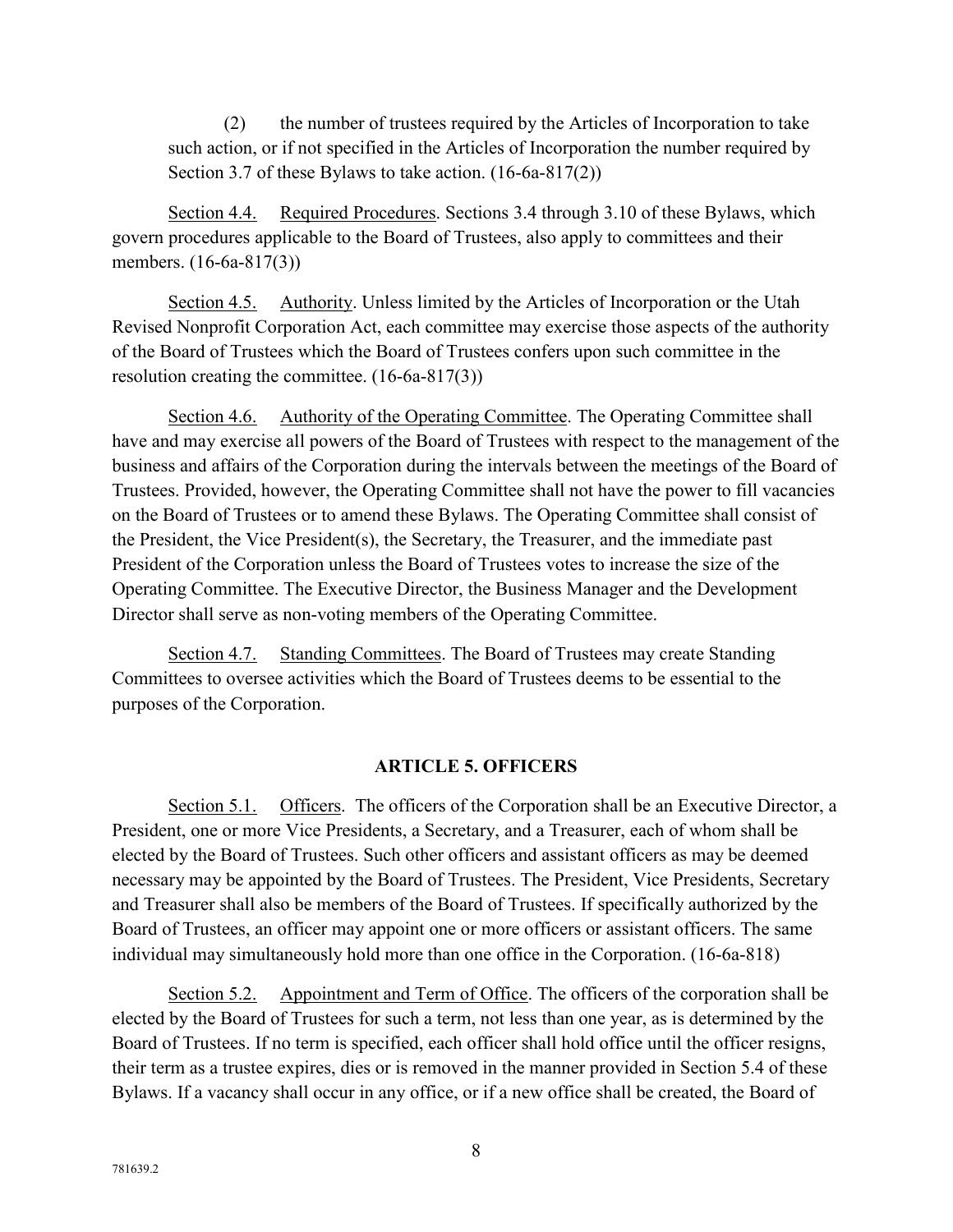Trustees may appoint an officer or officers to fill such a vacancy or new office, and such appointment shall be for the term determined by the Board of Trustees. Each officer shall hold office until his or her successor shall have been duly appointed. (16-6a-818)

<span id="page-12-0"></span>Section 5.3. Resignation of Officers. Any officer may resign at any time by giving written notice of resignation to the Corporation. (16-6a-820(1))

<span id="page-12-1"></span>Section 5.4. Removal of Officers. Any officer or agent may be removed by the Board of Trustees at any time, with or without cause. Such removal shall be without prejudice to the contract rights, if any, of the person so removed. Appointment of an officer or agent shall not of itself create contract rights. (16-6a-820)

<span id="page-12-2"></span>Section 5.5. Executive Director. The Executive Director shall be appointed by the Board of Trustees and shall be the executive officer of the Corporation. The Executive Director shall have responsibility for and conduct the active management of the affairs of the Corporation. The Executive Director, with the President, shall have responsibility to see that all resolutions of the Board of Trustees are carried into effect.

The Executive Director shall have the authority to open bank accounts in the name of the Corporation and sign checks and other papers in connection with carrying out the business of the Corporation. Other officers and staff members can be recommended to have signing authority on behalf of the corporation. Such signing authority must be approved by the Board of Trustees. All bank accounts will have dual signature authority.

<span id="page-12-3"></span>Section 5.6. President. The President shall preside at all meetings of the Board of Trustees and Operating Committee and, except as otherwise provided herein, shall have sole appointive authority. The President in general shall perform all duties incident to the office of President and such other duties as may be prescribed by the Board of Trustees from time to time. The President shall be a member of the Board of Trustees and a member of the Operating Committee.

<span id="page-12-4"></span>Section 5.7. Vice Presidents. In the absence of the President or in the event of his or her death, inability, or refusal to act, a Vice President shall perform the duties of the President, and when so acting, shall have all the powers of and be subject to all the restrictions upon the President. If there is no Vice President, then the Treasurer shall perform such duties of the President. The Vice Presidents shall perform such duties as from time to time may be assigned to him or her by the President or by the Board of Trustees. Vice Presidents shall be members of the Board of Trustees and members of the Operating Committee.

<span id="page-12-5"></span>Section 5.8. Secretary. The Secretary shall: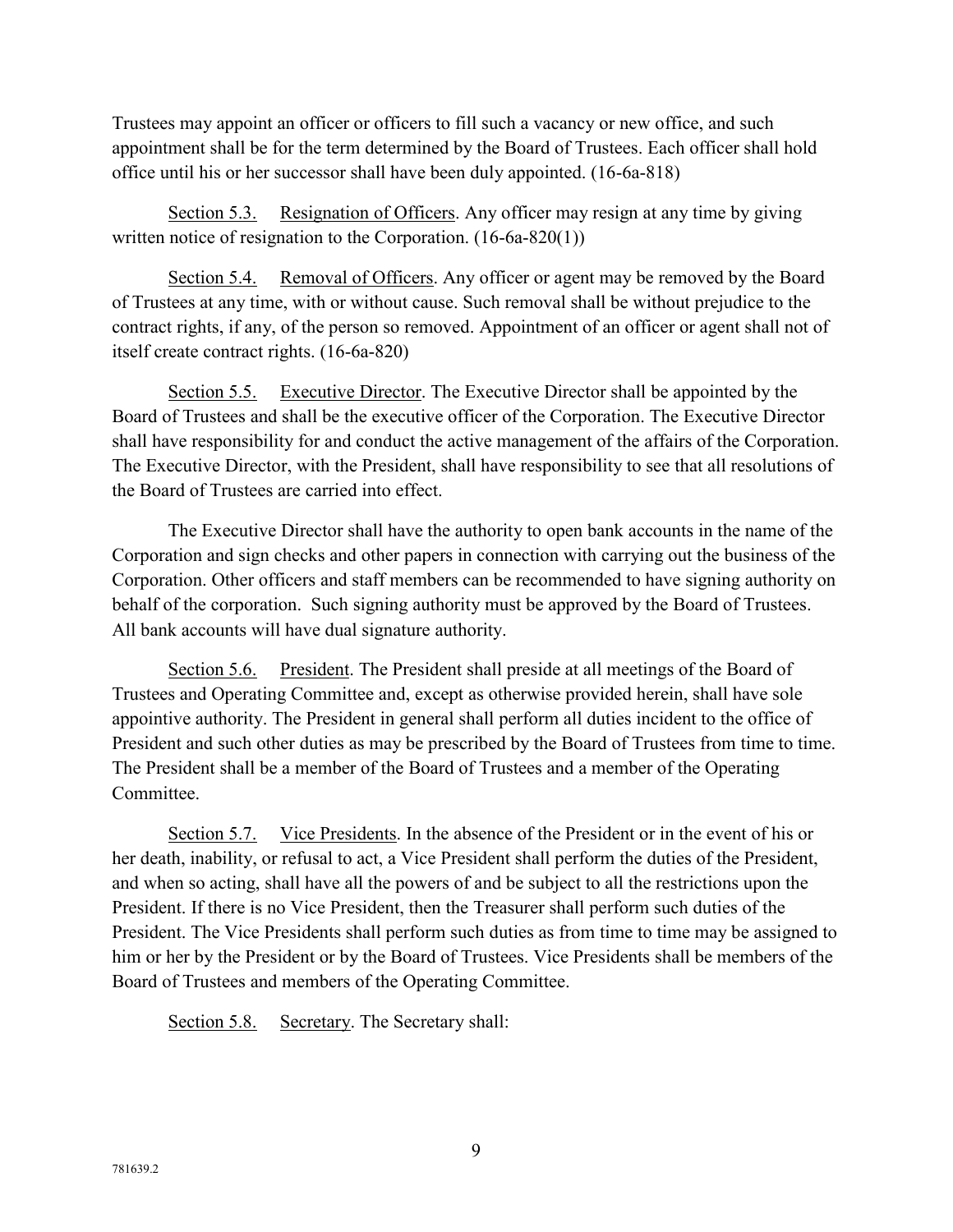(a) Keep the minutes, or appropriately delegate such task, of the proceedings of the Board of Trustees and the other records and information of the Corporation required to be kept, in one or more books provided for that purpose;

(b) see that all notices are duly given in accordance with the provisions of these Bylaws or as required by law;

(c) be custodian of the corporate records and of any seal of the Corporation;

(d) when requested or required, authenticate any records of the Corporation; and

(e) in general perform all duties incident to the office of Secretary and such other duties as from time to time may be assigned to him or her by the President of by the Board of Trustees. (16-6a-818 and 16-6a-819)

The Secretary shall be a member of the Board of Trustees and a member of the Operating Committee.

<span id="page-13-0"></span>Section 5.9. Vice President - Finance ("VP – Finance"). The VP – Finance shall oversee that the Business Manager:

(a) Have charge and custody of and be responsible for all funds and securities of the Corporation;

(b) receive and give receipts for monies due and payable to the Corporation from any source whatsoever, and deposit all such monies in the name of the Corporation in such banks, trust companies, or other depositories as shall be selected by the Board of Trustees;

(c) submit monthly financial statements to the Board of Trustees; and

(d) in general perform all of the duties incident to the office of  $VP$  – Finance and such other duties as from time to time may be assigned to him or her by the President or by the Board of Trustees.

If required by the Board of Trustees, the VP - Finance shall give a bond for the faithful discharge of his or her duties in such sum and with such surety or sureties as the Board of Trustees shall determine. The VP - Finance shall be a member of the Board of Trustees and a member of the Operating Committee.

<span id="page-13-1"></span>Section 5.10. Assistant Secretaries and Assistant Treasurers. The Assistant Secretaries and Assistant Treasurers, if any are appointed, shall perform such duties as shall be assigned to them by the Secretary or the VP - Finance, respectively, or by the President or the Board of Trustees. The Assistant Treasurers shall, if required by the Board of Trustees, give bonds for the faithful discharge of their duties in such sums and with such sureties as the Board of Trustees shall determine.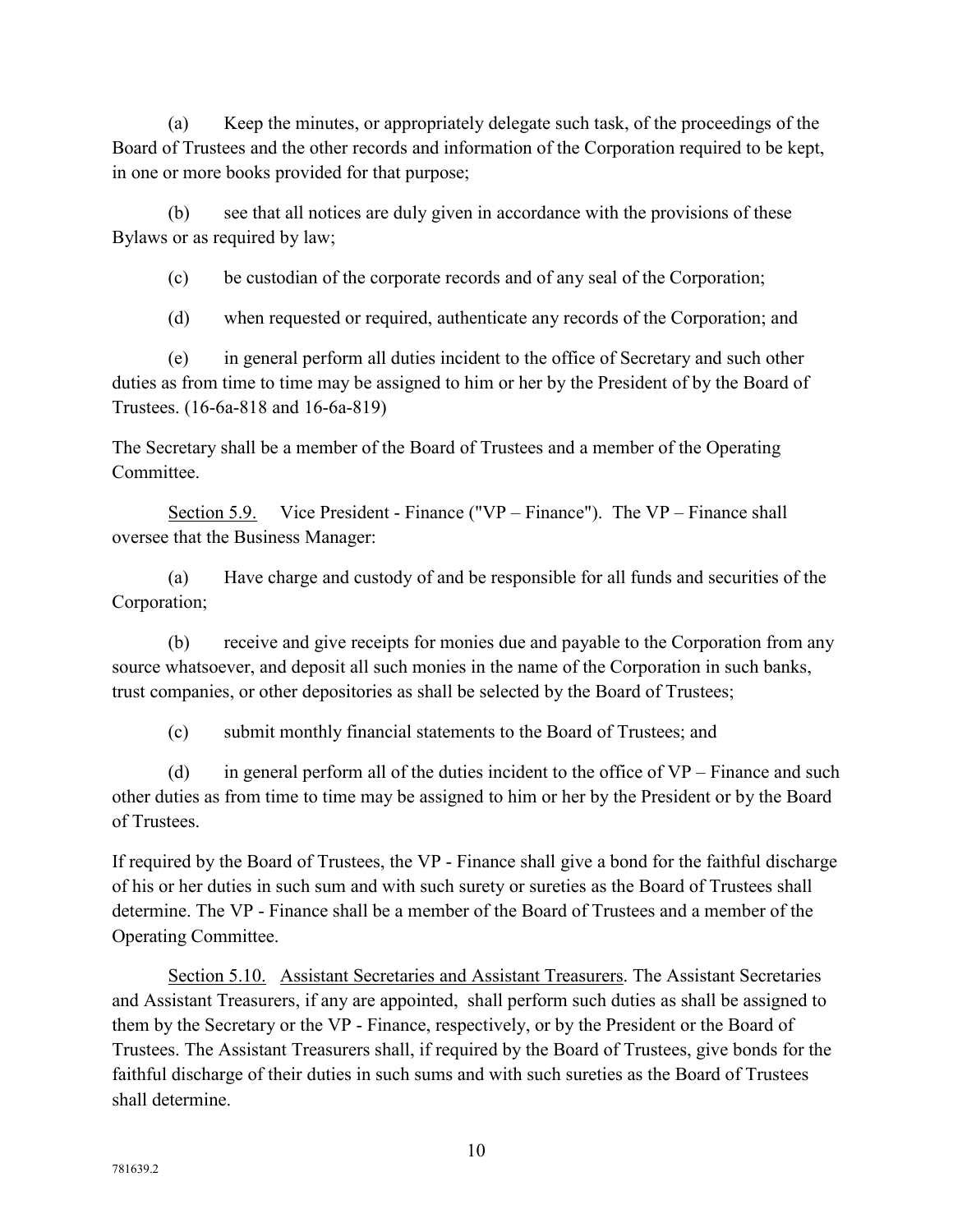<span id="page-14-0"></span>Section 5.11. Salaries. The salaries of the Executive Director shall be fixed from time to time by the Board of Trustees. All other officers and trustees shall serve on a volunteer basis and without compensation.

<span id="page-14-1"></span>Section 5.12. General Standards of Conduct for Officers. The standards of conduct for the officers of the Corporation shall be as follows:

(a) Each officer with discretionary authority shall discharge his or her duties under that authority (i) in good faith, (ii) with the care an ordinarily prudent person in a like position would exercise under similar circumstances, and (iii) in a manner the officer reasonably believes to be in the best interests of the Corporation.

(b) In discharging his or her duties, an officer is entitled to rely on information, opinions, reports, or statements including financial statements and other financial data, if prepared or presented by:

(i) one or more officers or employees of the Corporation whom the officer reasonably believes to be reliable and competent in the matters presented;

(ii) legal counsel, public accountants, or other persons as to matters the officer reasonably believes are within the person's professional or expert competence;

(c) An officer is not acting in good faith if he or she has knowledge concerning matters that makes reliance otherwise permitted by paragraph (b) of this Section unwarranted.

(d) An officer is not liable for any action taken, or any failure to take any action as an officer if the duties of the office have been performed in compliance with this Section 5.12. (16- 6a-822)

(e) The standards of conduct set forth in this Section, or any breach of such standards, shall not affect the right or power of the Corporation to indemnify any individual pursuant to Article 6 of these Bylaws.

## <span id="page-14-2"></span>**ARTICLE 6. INDEMNIFICATION OF TRUSTEES, OFFICERS, EMPLOYEES, FIDUCIARIES, AND AGENTS**

<span id="page-14-3"></span>Section 6.1. Limitation of Liability of Trustees and Officers. The personal liability of the trustees, committee members and officers of the Corporation to the Corporation, or to any third person, shall be eliminated or limited to the fullest extent as from time to time permitted by Utah law. (16-6a-823, 907)

<span id="page-14-4"></span>Section 6.2. Indemnification of Trustees and Officers. The Corporation shall indemnify and advance expenses to its trustees, committee members, officers, employees, fiduciaries or agents and to any person who is or was serving at the Corporation's request as a trustee,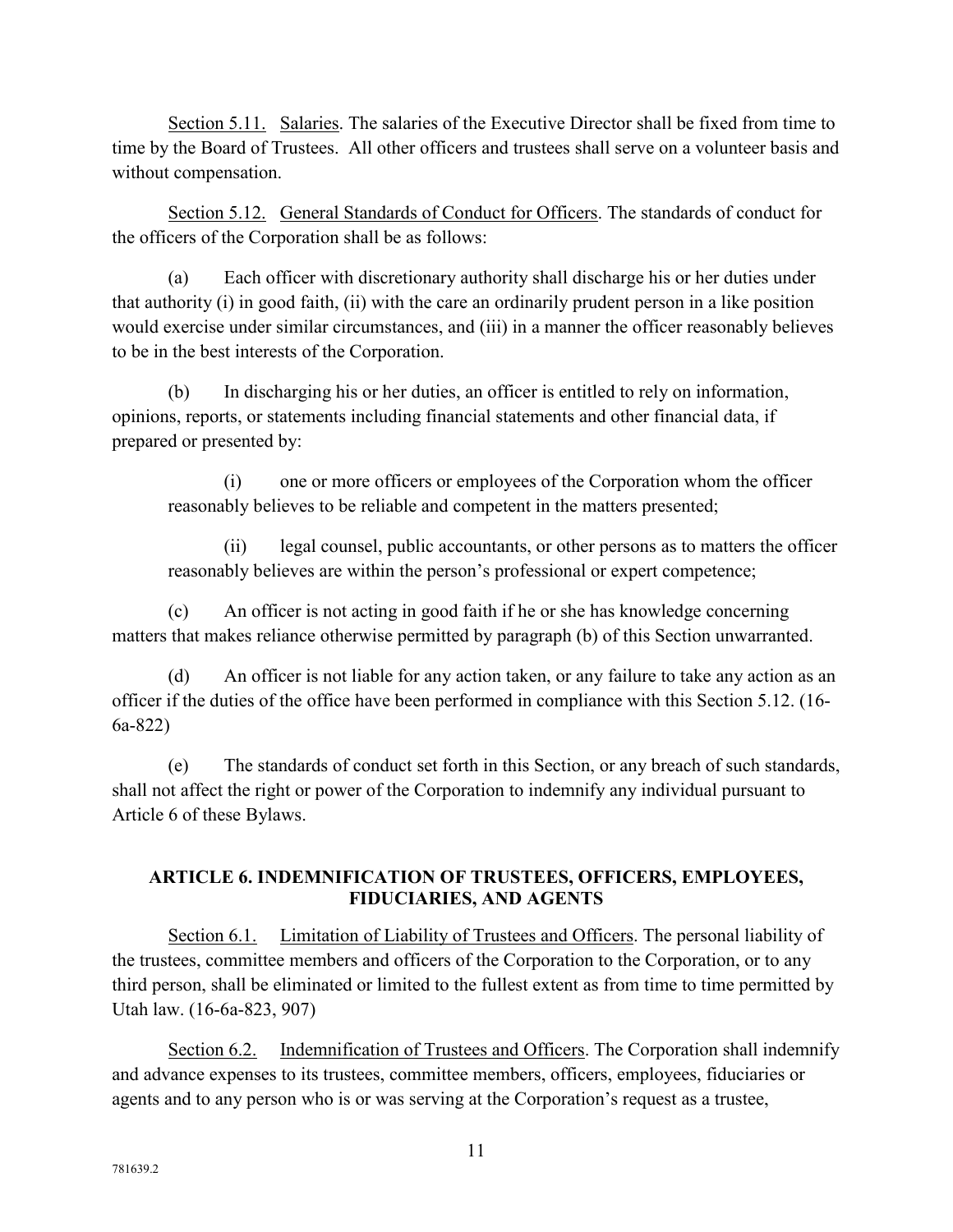committee member, officer, partner, trustee, employee, fiduciary or agent of another domestic or foreign corporation or other person or of an employee benefit plan (and their respective estates or personal representatives) to the fullest extent as from time to time permitted by Utah law. (16-6a-904, 907)

<span id="page-15-0"></span>Section 6.3. Effect of Repeal or Modification of Article 6. Any repeal or modification of this Article 6 shall not adversely affect any right or protection of any person existing at the time of such repeal or modification.

<span id="page-15-1"></span>Section 6.4. Insurance. The Corporation may purchase and maintain liability insurance on behalf of a person who is or was a trustee, committee member, officer, employee, fiduciary, or agent of the Corporation, or who, while serving as a trustee, committee member, officer, employee, fiduciary, or agent of the Corporation, is or was serving at the request of the Corporation as a trustee, committee member, officer, partner, trustee, employee, fiduciary, or agent of another foreign or domestic corporation or other person, or of an employee benefit plan, against liability asserted against or incurred by him or her in that capacity or arising from his or her status as a trustee, committee member, officer, employee, fiduciary, or agent whether or not the Corporation would have power to indemnify him or her against the same liability under Sections 16-6a-902, 16-6a-903, or 16-6a-907 of the Utah Revised Nonprofit Corporation Act. Insurance may be procured from any insurance company designated by the Board of Trustees, whether the insurance company is formed under the laws of the State of Utah or any other jurisdiction of the United States or elsewhere, including any insurance company in which the Corporation has an equity or any other interest through stock ownership or otherwise. (16-6a-908)

## <span id="page-15-2"></span>**ARTICLE 7. EXECUTION OF INSTRUMENTS, BORROWING OF MONEY AND DEPOSIT OF CORPORATE FUNDS.**

<span id="page-15-3"></span>Section 7.1. Execution of Instruments. Subject to any limitation contained in the Utah Revised Nonprofit Corporation Act, the Articles of Incorporation or these Bylaws, and subject to any limitations that may be imposed by the Board of Trustees, the Executive Director, in the name and on behalf of the Corporation, may execute and deliver any contract or other instrument. Subject to any limitation contained in the Utah Revised Nonprofit Corporation Act, the Articles of Incorporation or the Bylaws, the Board of Trustees may authorize any other officer or agent to execute and deliver any contract or other instrument in the name and on behalf of the Corporation; any such authorization may be general or confined to specific instances.

<span id="page-15-4"></span>Section 7.2. Loans. No loan or advance shall be contracted on behalf of the Corporation, no negotiable paper or other evidence of its obligation under any loan or advance shall be issued in its name, and no property of the Corporation shall be mortgaged, pledged, hypothecated, transferred, or conveyed as security for the payment of any loan, advance,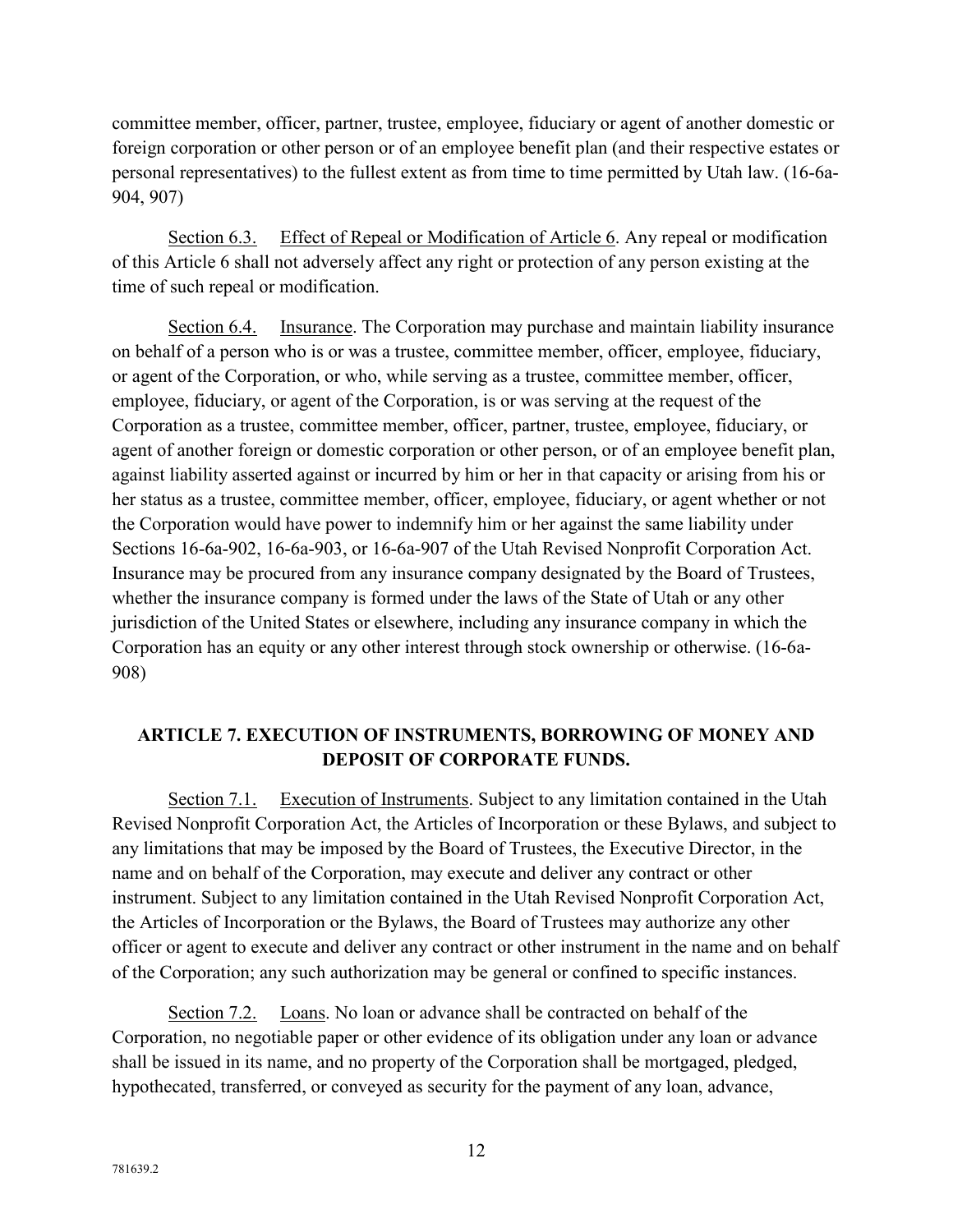indebtedness, or liability of the Corporation, unless and except as authorized by the Board of Trustees. Any such authorization may be general or confined to specific instances.

<span id="page-16-0"></span>Section 7.3. Deposits. All monies of the Corporation not otherwise employed shall be deposited from time to time to its credit in such banks or trust companies or with such bankers or other depositories as the Board of Trustees may select, or as from time to time may be selected by any officer or agent authorized to do so by the Board of Trustees.

Section 7.4 Endowment. The Board of Trustees may create an endowment and assign a standing committee of the Board to provide oversite for the endowment. The Board of Trustees may engage professionals to manage the endowment funds on behalf of the Corporation.

<span id="page-16-1"></span>Section 7.5. Checks, Drafts, etc. All notes, drafts, acceptances, checks, endorsements, and, subject to the provisions of these Bylaws, evidences of indebtedness of the Corporation shall be signed by the Executive Director or by such officer or officers or such agent or agents of the Corporation and in such manner as the Board of Trustees from time to time may determine. Endorsements for deposit to the credit of the Corporation in any of its duly authorized depositories shall be in such manner as the Board of Trustees from time to time may determine.

<span id="page-16-2"></span>Section 7.6. Bonds and Debentures. Every bond or debenture issued by the Corporation shall be evidenced by an appropriate instrument which shall be signed by the President together with the Secretary. Where such bond or debenture is authenticated with the manual signature of an authorized officer of the Corporation or other trustee designated by the indenture of trust or other agreement under which such security is issued, the signature of any of the Corporation's officers named thereon may be a facsimile. In case any officer who signed, or whose facsimile signature has been used on any such bond or debenture, shall cease to be an officer of the Corporation for any reason before the same has been delivered by the Corporation, such bond or debenture may nevertheless be adopted by the Corporation and issued and delivered as though the person who signed it or whose facsimile signature has been used thereon had not ceased to be such officer.

<span id="page-16-3"></span>Section 7.7. Sale, Transfer, etc. of Securities. Sales, transfers, endorsements, and assignments of shares of stock, bonds, and other securities owned by or standing in the name of the Corporation and the execution and delivery on behalf of the Corporation of any and all instruments in writing incident to any such sale, transfer, endorsement, or assignment, shall be effected by the Secretary together with the President, or by any other officers or agents authorized by the Board of Trustees.

<span id="page-16-4"></span>Section 7.8. Proxies. Proxies to vote with respect to shares of stock of other corporations used by or standing in the name of the Corporation shall be executed and delivered on behalf of the Corporation by the President or by any officer or agent thereunto authorized by the Board of Trustees.